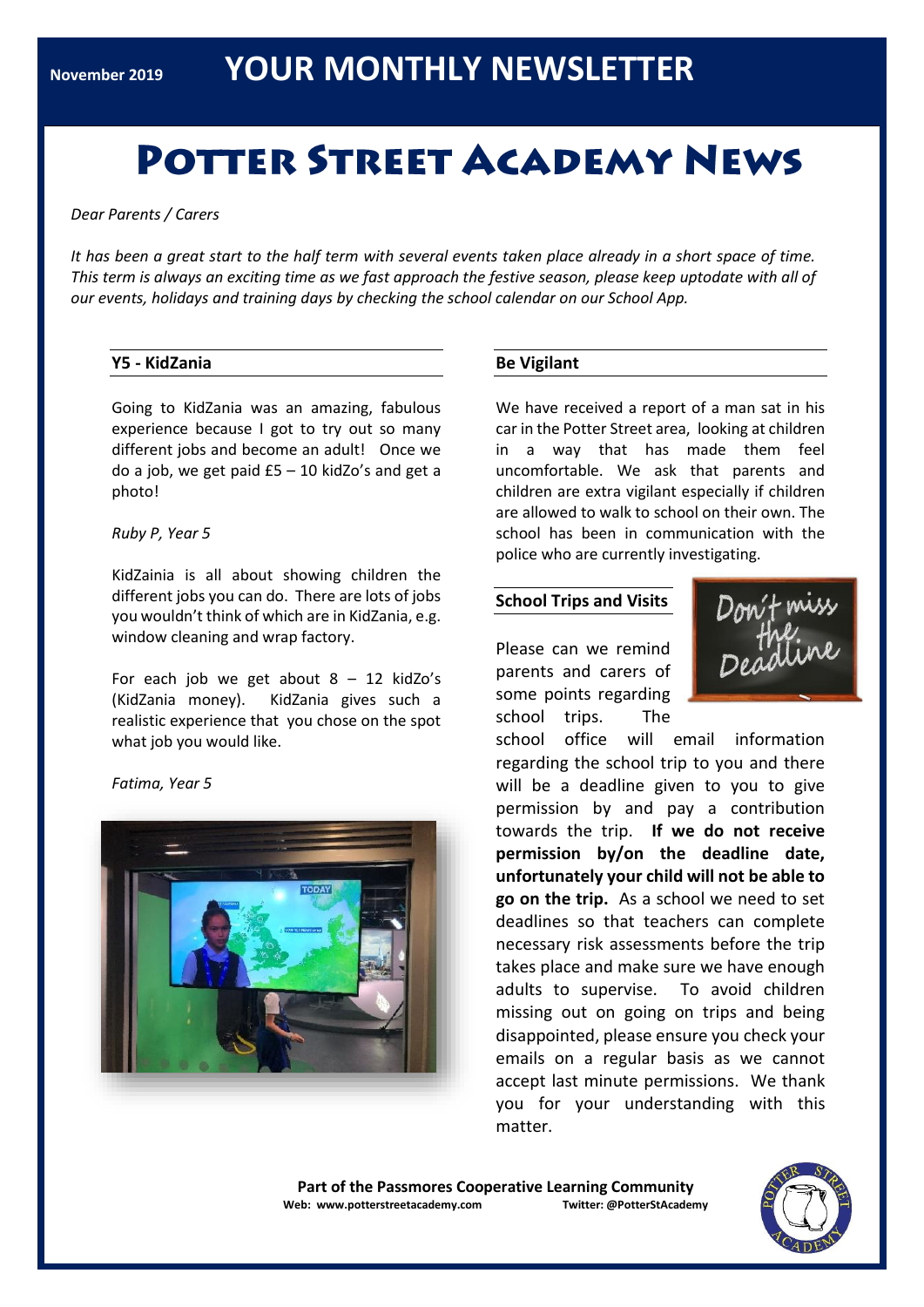#### **An evening of Mediumship**

We have organised another evening of mediumship with Becs – this will be held on Thursday 13<sup>th</sup> February 2020.

Come along and join the fantastic Becs for an intimate evening of mediumship. Becs brings humour, laughter, emotion, tears and healing to the people that often need it most; don't miss out on this fantastic evening.

Tickets are now on sale at the school office, £12.00 per person (over 16's only).

Please come along and support this fundraising event, it will be a great evening and **all** the money raised is for the children at Potter Street Academy.

Thank you for your continued support.

#### **Poppy Appeal**

Every year at Potter Street Academy we help to raise money for The British Legion through the Poppy Appeal. Thank you to the School Council for selling the items.

#### **Remembrance Day Commeration**

This year the House Captains and Vice Captains from Potter Street, Purford Green and Passmores attended the Remembrance Day Commemoration at the war memorial near St Mary's Church in Potter Street. We were very proud of our pupils who remembered our country's hero's standing alongside members of our local community.



#### **Anti-bullying**

To promote anti-bullying this year, children in KS1 watched a company perform 'The Ugly Duckling' and KS2 children 'Captain Wonderweb and the Mysterious Cake'. Children have been reminded of the importance

of telling a trusted adult if they feel they are being bulled so that we can help them in school.



#### **Children In Need**

This week our School Council led our Children in Need events in school. From participating in Joe Wick's fitness session in the morning, to the Cake Sale and then a visit from Pudsey! Thank you for all your donations and thank you to Miss Niven and the School Council for organising the day and raising £548.30.



#### **Signposts for Parents**

On our school website, in the community section, we have recently added details of different organisations and services that are available for you to access support and advice on different matters relating to personal issues you may be dealing with and parenting tips. Take a loo[k www.potterstreetacademy.com](http://www.potterstreetacademy.com/)

Part of the Passmores Cooperative Learning Community<br>eb: www.potterstreetacademy.com **Twitter:** @PotterStAcademy **Web: www.potterstreetacademy.com** 

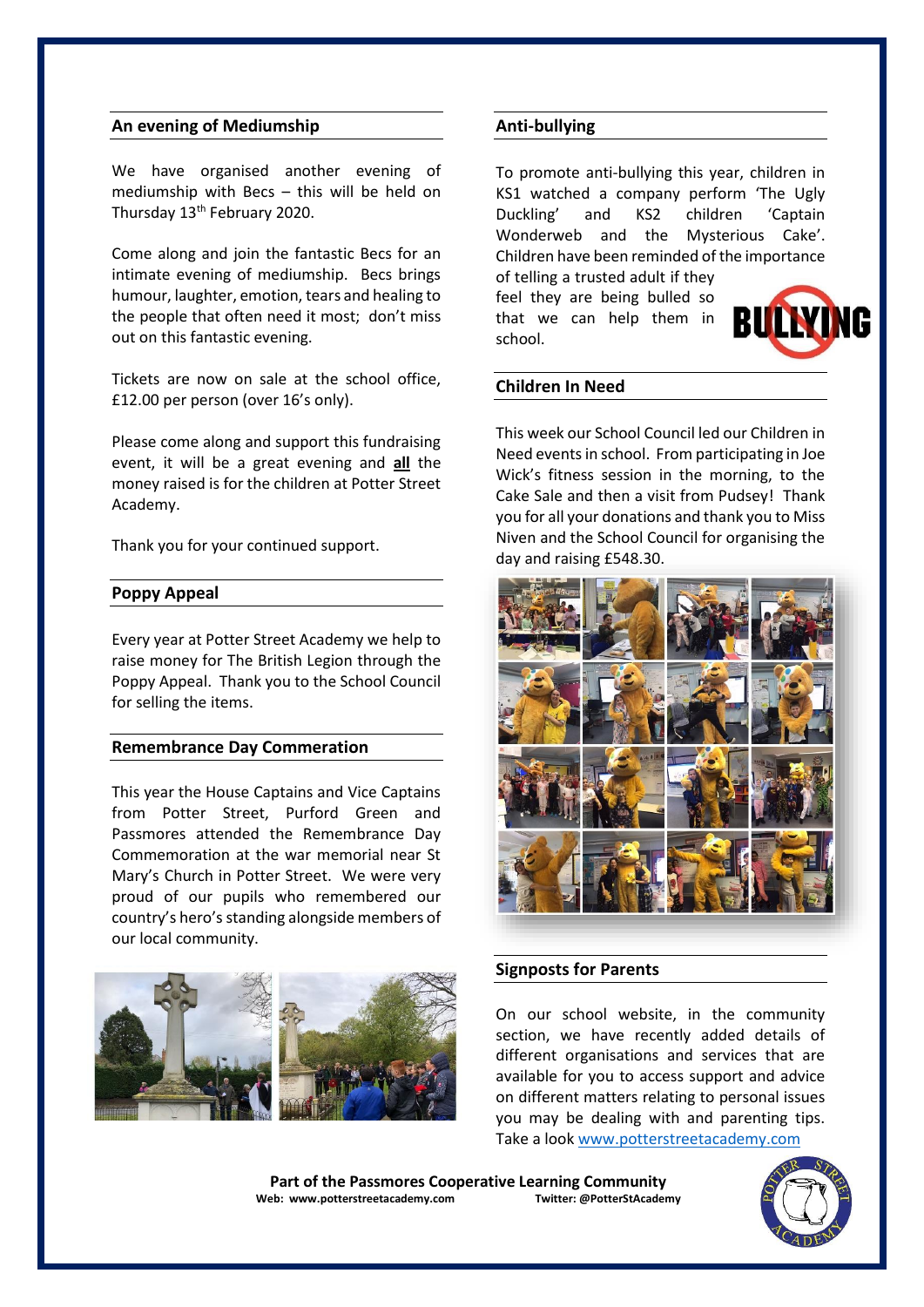# **Y4 – British Museum**

The Year 4 children in both classes had an amazing time being historical detectives, observing a range of artefacts from the Egyptian, Roman and Viking eras. The children had the opportunity to see at close range the amazing items that have been recovered and preserved over the centuries and recognise the importance of history in telling the story of the human race.



# **Christmas Performance – EYFS and KS1**

You should have received your tickets for these performance, EYFS have been allocated 4 tickets per family and KS1, 2 tickets per performance per family. If you have any spare tickets that you know that you will not need please return them to the school office.

### **House Points**

Children are busy earning house points by showing how well they keep the school values – responsibility, respectfulness, fairness, caring and trustworthiness.



# **Christmas Jumper Day**

On Friday 13th December, we're inviting all pupils to take part in Save the Children's Christmas Jumper Day. The whole school will be taking part by putting on a Christmas jumper for a great cause (children are permitted to wear their own clothes with their jumper).

We appreciate parents have paid out for a number of things recently and are therefore asking for a voluntary donation of £1.00, all the money raised will go to Save the Children and will help transform the futures of children in the UK and around the world.

There's no need to splash out on snazzy new sweaters to join in the fun  $-$  why not swap, borrow or bling up an old woolly with some festive decorations!

Thank you all for your support.

Part of the Passmores Cooperative Learning Community<br>eb: www.potterstreetacademy.com **Twitter:** @PotterStAcademy **Web: www.potterstreetacademy.com** 

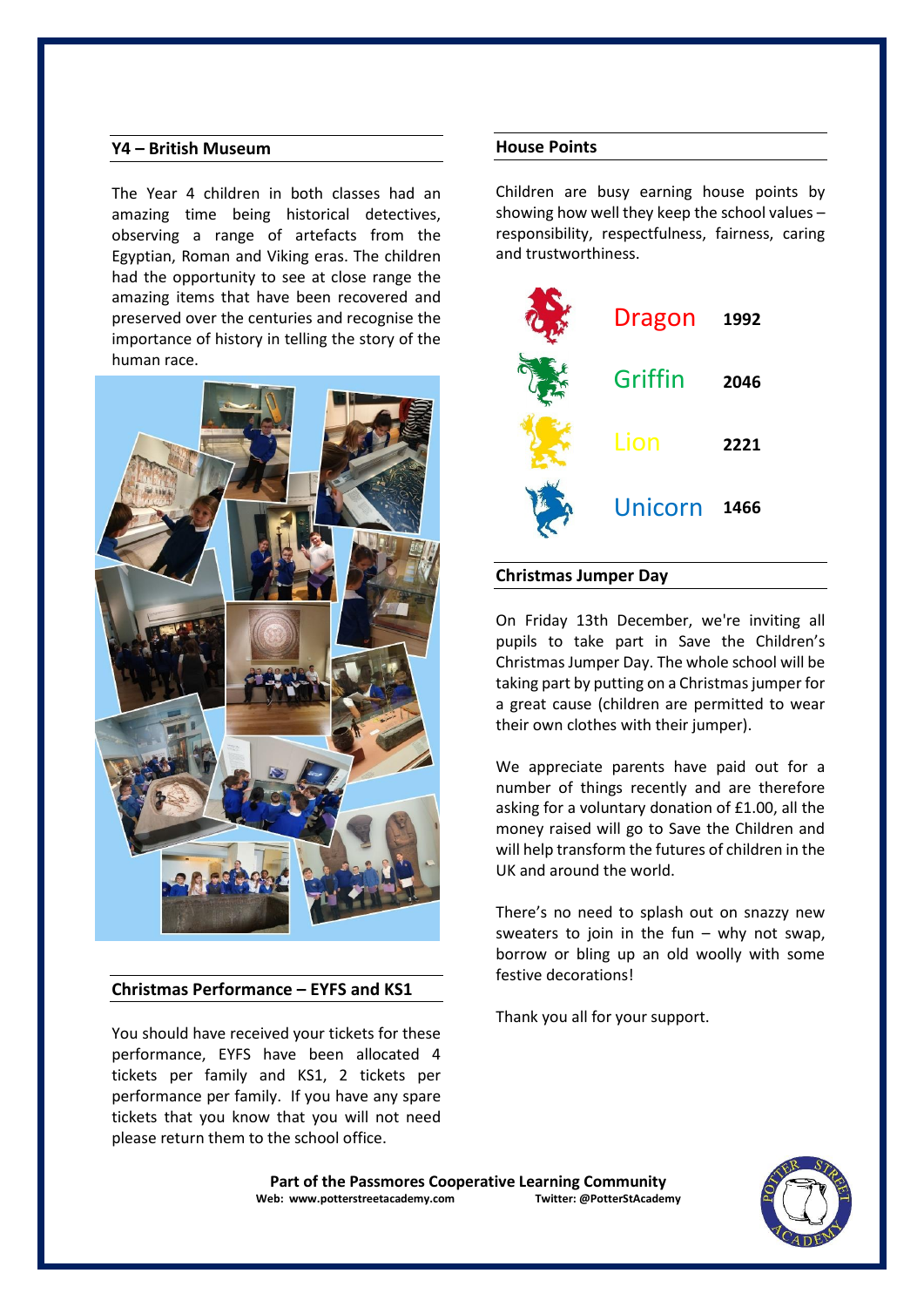# **Christmas Fete**



Our Christmas Fete, which is being held on

Friday 13th December 2019 is fast approaching!

On the 28th November, we are asking for some help with fund raising, so please could you send your child into school with a donation, this day will also be a non-uniform day.

We are asking for the following:-

| Reception | Packet / boxes of sweets                                                     |
|-----------|------------------------------------------------------------------------------|
| Υ1        | Chocolate                                                                    |
| Y2        | <b>Biscuits</b>                                                              |
| Y3        | <b>Toiletries</b>                                                            |
| Y4        | Toys / cuddly toys                                                           |
| Y5        | Tins / packets of food                                                       |
| Y6        | Any bottled goods (please note<br>alcohol MUST be brought in by<br>an adult) |

#### **Midday Assistant Vacancy**

Potter Street Academy are seeking to appoint a reliable, enthusiastic and flexible person to join our friendly Midday Assistants team. Your primary role is to supervise and maintain the safety, welfare and good conduct of the children during the lunchtime period.

Working Pattern: Monday to Friday 12:00 – 1:10pm

If you are interested in applying for the Midday Assistant vacancy please ask at the school office for an application form. Closing date for all applications is 13<sup>th</sup> December 2019.

*Potter Street Academy are committed to safeguarding children and promoting the welfare of children and young people and expect all staff and volunteers to share this commitment. Applicants will be subject to full employment checks and will require enhanced DBS, satisfactory references and medical clearance.*

#### **Parent Governor**

The opportunity to recruit an additional parent governor for the Potter Street Academy Local Governing Body has arisen. All parents and carers with parental responsibility for a student registered at Potter Street Academy are eligible to apply.

Governance is a challenging and demanding role, but also a very rewarding one. As a parent governor you would work in partnership with the senior leadership team, and co-operatively with other governors, to raise standards and improve outcomes for all children. If you are interested in applying please pop into the school office who will be happy to give you further information.

# **Christmas Panto**

This year our children will be watching the pantomime 'Peter Pan. The performance will take place at Passmores Academy on Tuesday 17<sup>th</sup> December at 9:15am, with the whole school walking together at 9:00am. We will be back at school before lunchtime.

There is no charge for this event, money raised during the school year will be used for each child to attend.

I am sure the children will have a fantastic time and will enjoy the show.

#### **Y6 - Duxford**

Last half term Y6 went to Duxford and had a fantastic time exploring the events and artefacts from WWII. The Y6 children saw planes, equipment, shelters and various uniforms from WWII. The children also had Mrs Jones give a re-enactment of what soldiers would have faced while they were on the D-day landing boat. This was an excellent trip for children to discover more about WWII in relation to what they are learning during their topic lessons.

Part of the Passmores Cooperative Learning Community<br>eb: www.potterstreetacademy.com **Twitter:** @PotterStAcademy **Web: www.potterstreetacademy.com**